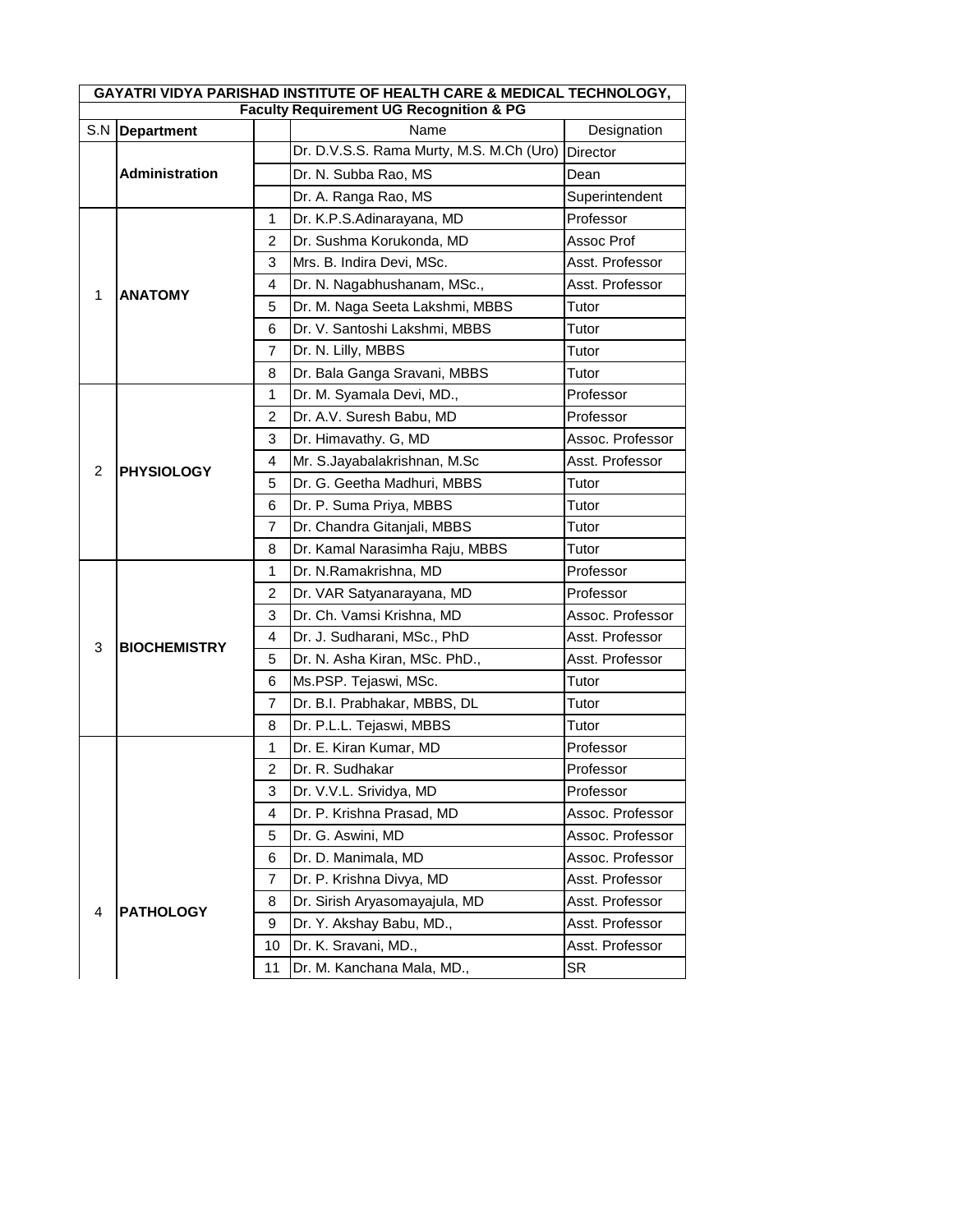|                |                                     | 12             | Dr. P. Kalyani, MD.,             | <b>SR</b>        |
|----------------|-------------------------------------|----------------|----------------------------------|------------------|
|                |                                     | 13             | Dr. Sirisha Behara, MD.,         | <b>SR</b>        |
|                |                                     | 14             | Dr.P. Suneetha, MBBS, DCP        | Tutor            |
|                |                                     | 15             | Dr. Tanna Divya, MBBS            | Tutor            |
|                |                                     | 16             | Dr. M. Raga Pragnya, MBBS        | Tutor            |
|                |                                     | 1              | Dr. B. Narasinga Rao, MD, PhD    | Professor        |
|                |                                     | 2              | Dr P. Bala Murali Krishna, MD    | Professor        |
|                |                                     | 3              | Dr. D. Vijayabharathi, MD        | Assoc. Professor |
|                |                                     | 4              | Dr. D. Manasa Sireesha, MD       | Assoc. Professor |
| 5              | <b>MICROBIOLOGY</b>                 | 5              | Mrs. Monalisa Subudhi, MSc       | Asst. Professor  |
|                |                                     | 6              | Mrs. V Archana, MSc              | Asst. Professor  |
|                |                                     | $\overline{7}$ | Mr. K.V.S.B.Vidyasagar, MSc      | Tutor            |
|                |                                     | 8              | Dr. M. Moulika, MBBS             | Tutor            |
|                |                                     | 9              | Dr. K. Kishore, MBBS             | Tutor            |
|                |                                     | 1              | Dr. Y. Subrahmanyam, MD          | Professor        |
|                |                                     | 2              | Dr. Sunil Kumar Pandey, MSc PhD  | Professor        |
|                |                                     | 3              | Dr. Sarita Panigrahy, MD         | Assoc. Professor |
| 6              | <b>PHARMACOLOGY</b>                 | 4              | Dr. D. Mehersheena, MD.,         | Asst. Professor  |
|                |                                     | 5              | Mrs. A. Balatripura Sundari, MSc | Asst. Professor  |
|                |                                     | 6              | Dr. Akella Krishna Sowmya, MD.,  | <b>SR</b>        |
|                |                                     | 7              | D. Anitha Kumari, MBBS           | Tutor            |
|                | <b>FORENSIC</b><br><b>MEDICINE</b>  | 1              | Dr. M. Madhusudhan Reddy, MD     | Professor        |
|                |                                     | $\overline{c}$ | Dr Jayasurya Prasad Babu. V      | Assoc. Prof      |
| $\overline{7}$ |                                     | 3              | Dr. Aditya Saxena                | Asst. Professor  |
|                |                                     | 4              | Dr.K V Sanyasi Rao, MBBS         | Tutor            |
|                |                                     | 5              | Dr. Nikhil Bandi, MBBS.,         | Tutor            |
|                |                                     | 6              | Dr. B. Sudhakar Rao, MBBS        | Tutor            |
|                |                                     | 1              | Dr. N. Udaya Kiran, MD           | Professor        |
|                |                                     | 2              | Dr. E. Ravi Kiran, MD            | Professor        |
|                |                                     | 3              | Dr. K. Sree Karuna Murthy, MD    | Professor        |
|                |                                     | 4              | Dr. K. Kailash Rao, MD           | Assoc. Professor |
|                |                                     | 5              | Dr. M. Satyanarayana Raju, MD    | Assoc. Professor |
|                |                                     | 6              | Dr. Riyaz Ahmed S, MD.,          | Assoc. Professor |
|                |                                     | 7              | Dr. Deepthi Karini, MD           | Asst. Professor  |
| 8              | <b>COMMUNITY</b><br><b>MEDICINE</b> | 8              | Dr. B. Sumalatha, MD             | Asst. Professor  |
|                |                                     | 9              | Dr. K Gangadhara Reddy K         | Asst. Professor  |
|                |                                     | 10             | Mr. N. Hanumanth, MSc            | Statestician     |
|                |                                     | 11             | Dr. R.D. Ramesh Naidu, MD.,      | <b>SR</b>        |
|                |                                     | 12             | Dr. Ch. Padmavathi, MD.,         | <b>SR</b>        |
|                |                                     | 13             | Dr. M. Ratna Harika, MBBS        | Tutor            |
|                |                                     | 14             | Dr. Pradeep Naidu, MBBS          | Tutor            |
|                |                                     | 15             | Dr. Monica Kolli                 | Tutor            |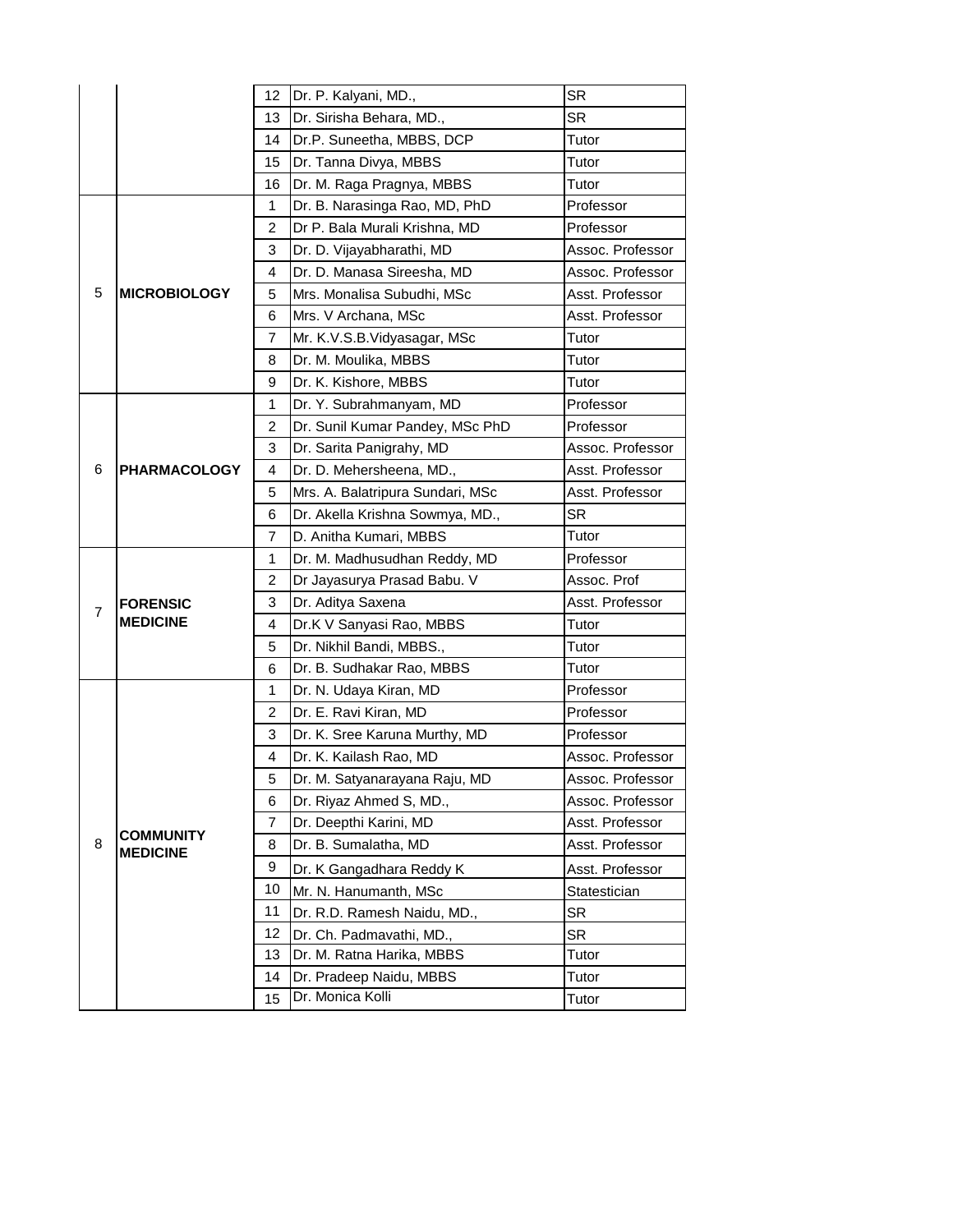|    |                    | 1  | Dr. B.L.N. Prasad, MD              | Professor        |
|----|--------------------|----|------------------------------------|------------------|
|    |                    | 2  | Dr. V. Dharma Rao, MD              | Professor        |
|    |                    | 3  | Dr. A. Suryalakshmi, MD.,          | Professor        |
|    |                    | 4  | Dr. Y. Seshagiri Rao, MD.,         | Professor        |
|    |                    | 5  | Dr. Y.V.L. Narasimham, MD          | Professor        |
|    |                    | 6  | Dr. G. Jyothi, MD                  | Assoc. Professor |
|    |                    | 7  | Dr. G. Srinivasa Rao, MD.,         | Assoc. Professor |
|    |                    | 8  | Dr. G. Lakshmi, MD                 | Asst. Professor  |
|    |                    | 9  | Dr. Akhilesh Maddu, MD             | Asst. Professor  |
|    |                    | 10 | Dr. M. Harika Chowdary, MD         | Asst. Professor  |
|    |                    | 11 | Dr. B. Suneel Kumar, MD            | Asst. Professor  |
|    |                    | 12 | Dr. V. Surya Teja, DNB             | Asst. Professor  |
|    |                    | 13 | Dr. A. Sam Rao, MD.,               | Asst. Professor  |
|    |                    | 14 | Dr. Arangi Pallavi, MD.,           | Asst. Professor  |
|    |                    | 15 | Dr. V. Sujatha, MD                 | Asst. Professor  |
| 9  | <b>GENERAL</b>     | 16 | Dr. T. Rakesh, MD.,                | Asst. Professor  |
|    | <b>MEDICINE</b>    | 17 | Dr. K. Narasimha Murthy, DNB.,     | Sr. Resident     |
|    |                    | 18 | Dr. E. Bhanu Sree, DNB             | Sr. Resident     |
|    |                    | 19 | Dr. Akella Sarala Divya, MD.,      | Sr. Resident     |
|    |                    | 20 | Dr. B. Sai Sunil, MD.,             | Sr. Resident     |
|    |                    | 21 | Dr. Vujwal Roy Kakollu, MD.,       | Sr. Resident     |
|    |                    | 22 | Dr. Sabbi Monvica Surya            | Jr. Resident     |
|    |                    | 23 | Dr. Devarakonda Ashok Chakravarthy | Jr. Resident     |
|    |                    | 24 | Dr. Borra Dinesh                   | Jr. Resident     |
|    |                    | 25 | Dr. Bhavanam Satya Sai Asrith      | Jr. Resident     |
|    |                    | 26 | Dr. Fatema Johra, MBBS             | Jr. Resident     |
|    |                    | 27 | Dr. K. Koumudi, MBBS               | Jr. Resident     |
|    |                    | 28 | Dr. M. Deepanjali, MBBS.,          | Jr. Resident     |
|    |                    | 29 | Dr. G. Dhanasri, MBBS              | Jr. Resident     |
|    |                    | 30 | Dr. J. V. Geethasri, MBBS          | Jr. Resident     |
|    |                    | 31 | Dr. N. Tarani, MBBS                | Jr. Resident     |
|    |                    | 32 | Dr. P. Priyanka, MBBS              | Jr. Resident     |
|    |                    | 1  | Dr. T.S. Prabhakara Rao, MD.,      | Professor & HOD  |
|    |                    | 2  | Dr. Sudhansu Kumar Das, MD         | Professor        |
|    |                    | 3  | Dr. VRVK Kishore, MD               | Assoc. Professor |
|    |                    | 4  | Dr. M. Hemasundar, MD.,            | Assoc. Professor |
|    |                    | 5  | Dr. N. Jayalakshmi, MD             | Asst. Professor  |
|    |                    | 6  | Dr. V. Thrishi Sagna, DNB.,        | Asst. Professor  |
|    |                    | 7  | Dr. K. Nagarjuna, DNB              | Asst. Professor  |
| 10 |                    | 8  | Dr. P. Kishore Kumar, MBBS, DNB    | Asst. Professor  |
|    | <b>PAEDIATRICS</b> | 9  | Dr. T.J. Satyasree, MD.            | Asst. Professor  |
|    |                    | 10 | Dr. V. Ananth, DCH                 | Sr. resident     |
|    |                    | 11 | Dr. I. Siva Kalyani, DNB., DCH.,   | Sr. resident     |
|    |                    | 12 | Dr. Nitash Rao Salihundam, DNB.,   | Sr. Resident     |
|    |                    | 13 | Dr. Kasani Chandra Vardhan Rajesh  | Jr. Resident     |
|    |                    | 14 | Dr. Kosuri Mouli Krishna           | Jr. Resident     |
|    |                    | 15 | Dr. Gade Udaykiran Reddy           | Jr. Resident     |
|    |                    | 16 | Dr. Ashwini Sanapala               | Jr. Resident     |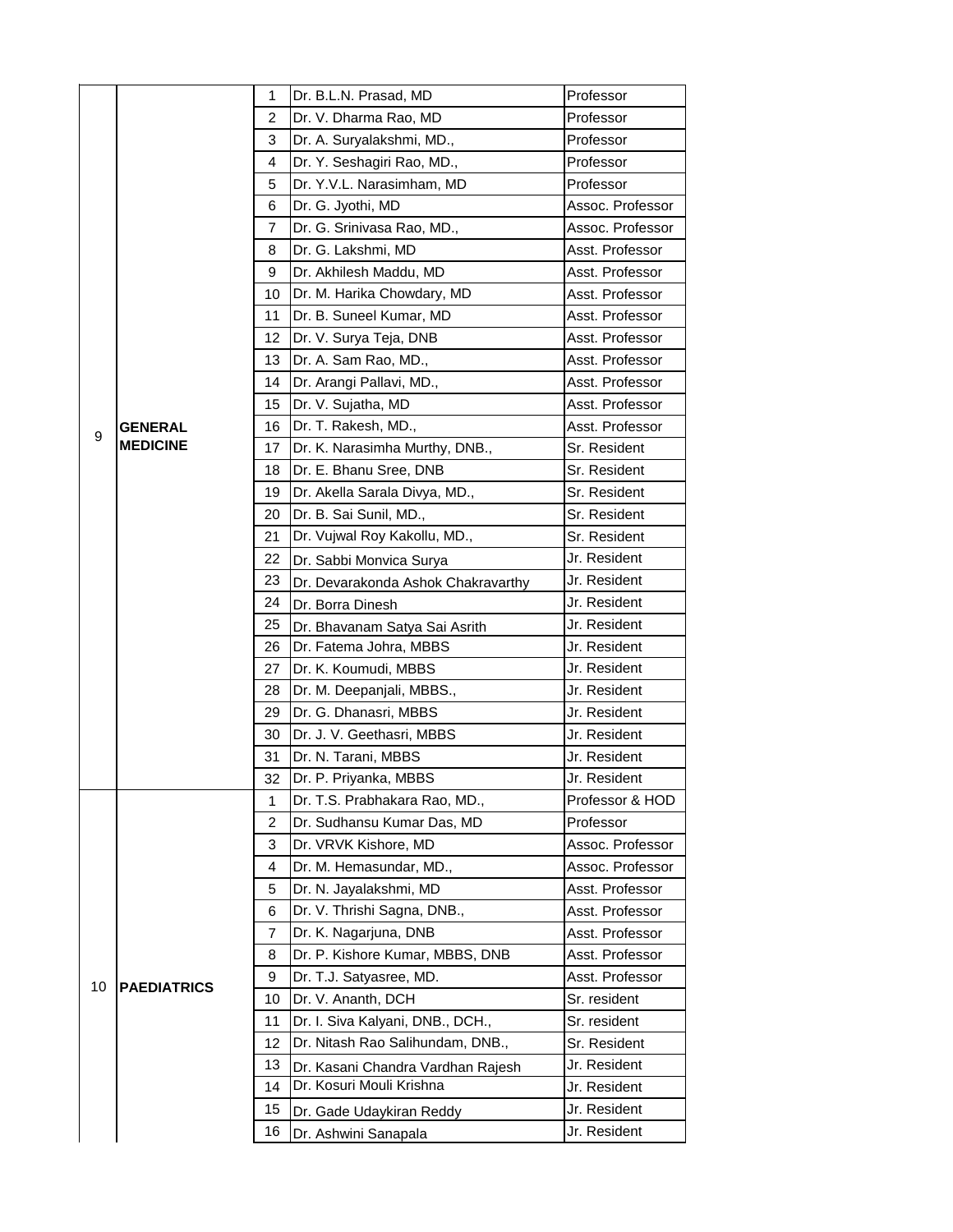|    |                                       | 17             | Dr. N.L. Vamsi Kumar, MBBS.,          | Jr. Resident     |
|----|---------------------------------------|----------------|---------------------------------------|------------------|
|    |                                       | 18             | Dr.A.Dharani                          | Jr. Resident     |
|    |                                       | 1              | Dr. V. Sailendra, MBBS, DTCD, DNB     | Professor        |
|    |                                       | 2              | Dr. C. Raghavendra, MD.,              | Assoc. Professor |
|    |                                       | 3              | Dr. T. Pujitha, MD                    | Asst. Professor  |
| 11 | <b>RESPIRATORY</b><br><b>MEDICINE</b> | 4              | Dr. K. Vishnu Chaitanya, MD.,         | Sr. Resident     |
|    |                                       | 5              | Dr. Shaikh Mastan Ahmed               | Jr. Resident     |
|    |                                       | 6              | Dr. Boligarla Madhupriya              | Jr. Resident     |
|    |                                       | 7              | Dr. Kalidindi Hema Sai Ramana Lakshmi | Jr. Resident     |
|    |                                       | 1              | Dr. T. Narayana Rao, MD.,             | Professor        |
|    |                                       | 2              | Dr. B. Bala Chandrudu, MD             | Professor        |
|    |                                       | 3              | Dr. Y.Prathyusha, MBBS, DDVL, DNB     | Assoc. Professor |
| 12 | <b>IDERMATOLOGY</b>                   | 4              | Dr. Vanapalli Ramani Sneha, MD.,      | Sr. Resident     |
|    |                                       | 5              | Dr. Matta Harika Priya                | Jr. Resident     |
|    |                                       | 6              | Dr. Kusireddi Trinadh                 | Jr. Resident     |
|    |                                       | 7              | Dr. Kethu Preethi Reddy               | Jr. Resident     |
|    |                                       | 1              | Dr. N.N. Raju, MD.,                   | Professor        |
|    |                                       | $\overline{c}$ | Dr. N. Anusha, MD                     | Assoc. Professor |
|    |                                       | 3              | Dr. K.S.V.R. Naga Pavan Kumar, MD.,   | Asst. Professor  |
| 13 | <b>IPSYCHIATRY</b>                    | 4              | Dr. G. Sravani, MD.,                  | Sr. Resident     |
|    |                                       | 5              | Dr. Pichika Sri Sandhya               | Jr. Resident     |
|    |                                       | 6              | Dr.Padmini Sahu                       | Jr. Resident     |
|    |                                       | 7              | Dr. Kommanaboyina Sai Lakshmi Yogitha | Jr. Resident     |
|    |                                       | 1              | Dr. N. Subba Rao, MS                  | Professor        |
|    |                                       | 2              | Dr. G. Arjuna, MS.,                   | Professor        |
|    |                                       | 3              | Dr. A. Ranga Rao, MS                  | Professor        |
|    |                                       | 4              | Dr.K. Srinivas, MS.,                  | Professor        |
|    |                                       | 5              | Dr. S.V. Kumar, MS.,                  | Professor        |
|    |                                       | 6              | Dr. K. Babji, MS.,                    | Professor        |
|    |                                       | 7              | Dr. Sriushaswini. Bandaru, MS         | Asst. Professor  |
|    |                                       | 8              | Dr. D.V. Anil Chandra, MS             | Asst. Professor  |
|    |                                       | 9              | Dr. P. Avinash, MS                    | Asst. Professor  |
|    |                                       | 10             | Dr. A. Ramesh, MS., MCh.,             | Asst. Professor  |
|    |                                       | 11             | Dr. G. Shanti Vardhan, DNB.,          | Asst. Professor  |
|    |                                       | 12             | Dr. T. Vijay Kumar, MS., MCh.,        | Asst. Professor  |
|    |                                       | 13             | Dr. B. Vidya Kiran, MS., MCh.,        | Asst. Professor  |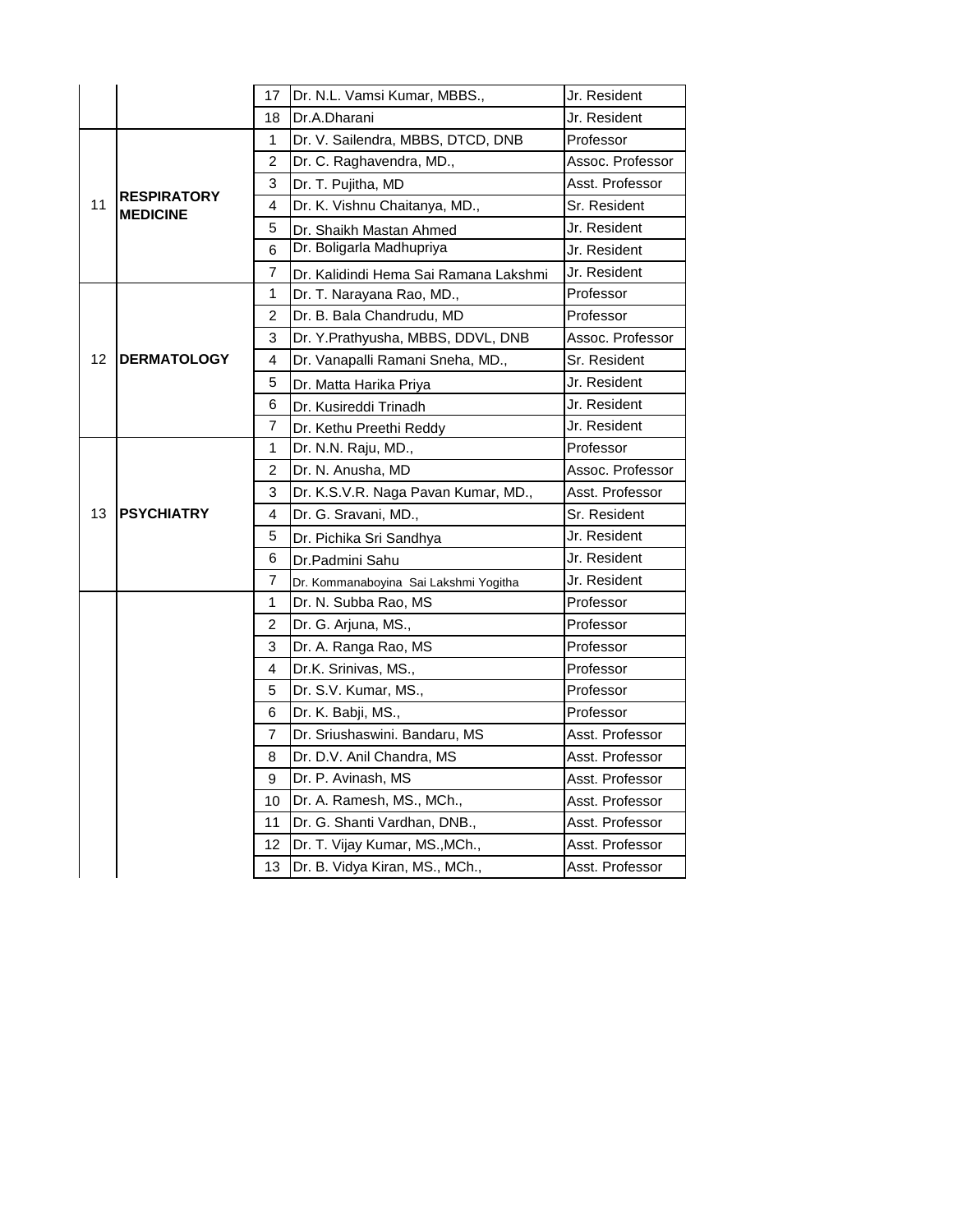|    |                     | 14             | Dr. V.N. Saratchandu Tadepalli, MS., | Asst. Professor  |
|----|---------------------|----------------|--------------------------------------|------------------|
|    | <b>GENERAL</b>      | 15             | Dr. K.V.H. Phani Kumar, MS.,         | Asst. Professor  |
| 14 | <b>SURGERY</b>      | 16             | Dr. V. Siva Rahul, MS.,              | Sr. resident     |
|    |                     | 17             | Dr. B. Arvind Kumar, DNB.,           | Sr. resident     |
|    |                     | 18             | Dr. Y. Kavitha, MS.,                 | Sr. resident     |
|    |                     | 19             | Dr. A. Yamini Deepthi, MS.,          | Sr. resident     |
|    |                     | 20             | Dr. N. Ajay, MS.,                    | Sr. resident     |
|    |                     | 21             | Dr. Ch. Mounika                      | Jr. Resident     |
|    |                     | 22             | Dr. Vasipalli Ashok Reddy            | Jr. Resident     |
|    |                     | 23             | Dr. Nuthakki Venkata Kishore         | Jr. Resident     |
|    |                     | 24             | Dr. Jasmine                          | Jr. Resident     |
|    |                     | 25             | Dr. Gopisetty Prudhvi Kumar          | Jr. Resident     |
|    |                     | 26             | Dr. Adari Hamsika                    | Jr. Resident     |
|    |                     | 27             | Dr. S. Harika, MBBS                  | Jr. Resident     |
|    |                     | 28             | Dr. B. Lakshmi Pujitha, MBBS         | Jr. Resident     |
|    |                     | 29             | Dr. Divya Gopal, MBBS                | Jr. Resident     |
|    |                     | 30             | Dr. Vinay Kumar Challa, MBBS         | Jr. Resident     |
|    |                     | 1              | Dr. G. Siva Prasad, MS.,             | Professor & HOD  |
|    |                     | 2              | Dr. B. Ravi Babu, MS.,               | Professor        |
|    |                     | 3              | Dr. D. Lakshmana Rao, MS.,           | Assoc. Professor |
|    |                     | 4              | Dr. M. Somasekhar, MS                | Assoc. Professor |
|    |                     | 5              | Dr. G.V.S. Lakshmi Narayana, MS      | Asst. Professor  |
|    |                     | 6              | Dr. PVSSM Jagannadham, MS            | Asst. Professor  |
|    |                     | 7              | Dr. V. Sivani, MS                    | Asst. Professor  |
|    |                     | 8              | Dr. Y.S. Abhishek Reddy, MS.,        | Asst. Professor  |
|    |                     | 9              | Dr. K. Venkatesh, MS                 | Asst. Professor  |
| 15 | <b>ORTHOPAEDICS</b> | 10             | Dr. Rahul Suna, DNB                  | Asst. Professor  |
|    |                     | 11             | Dr. N. Sravan Raju, MS.,             | Sr. Resident     |
|    |                     | 12             | Dr. Harsha Nandini Talasila, MS.,    | Sr. Resident     |
|    |                     | 13             | Dr. D.A.V. Suresh, MS.,              | Sr. Resident     |
|    |                     | 14             | Dr. Sanikommu V Muralidhar Reddy     | Jr. Resident     |
|    |                     | 15             | Dr. Giduthuri Ravi Kumar             | Jr. Resident     |
|    |                     | 16             | Dr. Karri Dileep Kumar               | Jr. Resident     |
|    |                     | 17             | Dr. Gollakoti Satya Shankar          | Jr. Resident     |
|    |                     | 18             | Dr. D. Neelima Rani, MBBS.,          | Jr. Resident     |
|    |                     | 19             | Dr. B.V.S. Jaideep, MBBS             | Jr. Resident     |
|    |                     | 1              | Dr. S. Surya Prakasa Rao, MS.,       | Professor        |
|    |                     | $\overline{c}$ | Dr. DRKLN Raju, MS                   | Professor        |
|    |                     | 3              | Dr. P. Srinivas Narasinga Rao, MS    | Asst. Professor  |
|    |                     | 4              | Dr. Niharika Sreerama, MS            | Asst. Professor  |
| 16 | <b>ENT</b>          | 5              | Dr. S. Leela Sowmya, MS.,            | Sr. Resident     |
|    |                     | 6              | Dr. Ch. Vihari, MS.,                 | Sr. Resident     |
|    |                     | 7              | Dr. Tirumala Srujana                 | Jr. Resident     |
|    |                     | 8              | Dr. Guvvala Chetana                  | Jr. Resident     |
|    |                     | 9              | Dr. Vasireddy Narmada                | Jr. Resident     |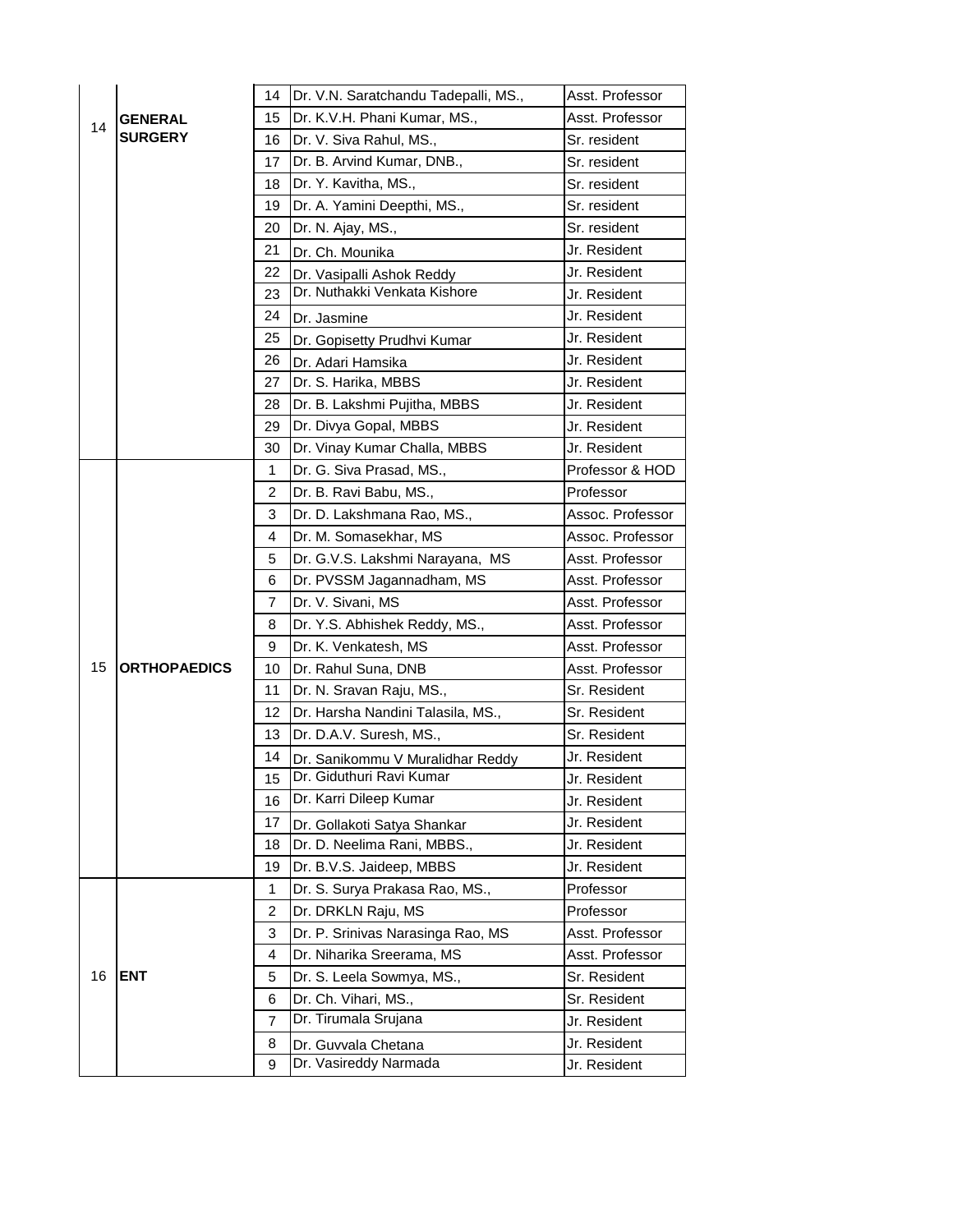|    |                         | 1  | Dr. USN Murthy, MS                 | Professor                                                                                       |
|----|-------------------------|----|------------------------------------|-------------------------------------------------------------------------------------------------|
| 17 |                         | 2  | Dr. R. Suryanarayana Raju          | Professor                                                                                       |
|    |                         | 3  | Dr. A. Narasimha Rao, MS           | Asst. Professor                                                                                 |
|    | <b>OPHTHALMOLOGY</b>    | 4  | Dr. Sahiti Janaswamy, MS           | Asst. Professor                                                                                 |
|    |                         | 5  | Dr. V. Hima Bindhu, MS.,           | Sr. resident                                                                                    |
|    |                         | 6  | Dr. Priyanka Nagireddy, MS.,       | Sr. resident                                                                                    |
|    |                         | 7  | Dr. Vompolu Kamakshi Bhaskar       | Jr. Resident                                                                                    |
|    |                         | 1  | Dr. T. Padmavathi, MD., DGO        | Professor                                                                                       |
|    |                         | 2  | Dr. K.B. Subudhi, MD               | Professor                                                                                       |
|    |                         | 3  | Dr. N.D. Rajashree, MD, DNB        | Professor                                                                                       |
|    |                         | 4  | Dr. A. Shyamala, MS                | Assoc. Professor                                                                                |
|    |                         | 5  | Dr. Ch.B. Sridevi Geethanjali, MS  | Asst. Professor                                                                                 |
|    |                         | 6  | Dr. K. Amrutha, MS                 | Asst. Professor                                                                                 |
|    |                         | 7  | Dr. D. Lakshmi Swapna, MBBS, DNB   | Asst. Professor                                                                                 |
|    |                         | 8  | Dr. R. Swetha Sree, MS.,           | Asst. Professor                                                                                 |
|    |                         | 9  | Dr. G. Sakuntala Devi, DNB.,       | Asst. Professor                                                                                 |
| 18 | <b>OBSTETRICS &amp;</b> | 10 | Dr. D. Mrudula, MS.,               | Asst. Professor                                                                                 |
|    | <b>GYNAECOLOGY</b>      | 11 | Dr. M. Anupama, MBBS, DGO          | Sr. Resident                                                                                    |
|    |                         | 12 | Dr. S. Vasavi, MS.,                | Sr. Resident                                                                                    |
|    |                         | 13 | Dr. P. Manasa                      | Sr. Resident                                                                                    |
|    |                         | 14 | Dr. Deepti Kothia, DNB.,           | Sr. Resident                                                                                    |
|    |                         | 15 | Dr. Manukonda Madhuri, MBBS        | Jr. Resident                                                                                    |
|    |                         | 16 | Dr. Kilaparthi Gayathri            | Jr. Resident                                                                                    |
|    |                         | 17 | Dr. Dadisetty Akhila Murthy        | Jr. Resident                                                                                    |
|    |                         | 18 | Dr. Padala Ramya Sree              | Jr. Resident                                                                                    |
|    |                         | 19 | Dr. D. Yamini Venkata Sravya, MBBS | Jr. Resident                                                                                    |
|    |                         | 20 | Dr.Y.Drakshayani                   | Jr. Resident                                                                                    |
|    |                         | 1  | Dr. K. Kurmanadh, MD, DA           | Professor                                                                                       |
|    |                         | 2  | Dr. J. Ramana Prasad, MD.,         | Professor                                                                                       |
|    |                         | 3  | Dr. M.V. Ramana Reddy, MD          | Assoc. Professor                                                                                |
|    |                         | 4  | Dr. Manjula H Karigoudar           | Assoc. Professor                                                                                |
|    |                         | 5  | Dr. A. Salin Kumar, MD             | Assoc. Professor                                                                                |
|    |                         | 6  | Dr. V. Padmavathi, MBBS, DNB, DA   | Asst. Professor                                                                                 |
|    |                         | 7  | Dr. Bh. Vamsi Krishna, MD.,        | Asst. Professor                                                                                 |
|    |                         | 8  | Dr. K. Gopa naik, MD.,             | Asst. Professor                                                                                 |
|    |                         | 9  | Dr. O. Mrunalini, MD.,             | Asst. Professor                                                                                 |
|    |                         | 10 | Dr. D. Balakrishna, MD.,           | Asst. Professor                                                                                 |
| 19 | <b>ANAESTHESIA</b>      | 11 | Dr. T. Kaarthikaa, MD.,            | Asst. Professor<br>Sr. Resident<br>Sr. Resident<br>Sr. Resident<br>Sr. Resident<br>Jr. resident |
|    |                         | 12 | Dr. A.V. Hima Bindu, MD.,          |                                                                                                 |
|    |                         | 13 | Dr. Shaik Ameena Bibi, MD.,        |                                                                                                 |
|    |                         | 14 | Dr. G. Prasanth Kumar, MD.,        |                                                                                                 |
|    |                         | 15 | Dr. R. Naga Venkata Swetha, MD.,   |                                                                                                 |
|    |                         | 16 | Dr. Meesala Mounica Devi           |                                                                                                 |
|    |                         | 17 | Dr. Bandi Venkata Sai Sindhusha    | Jr. resident                                                                                    |
|    |                         | 18 | Dr. Pujari Prathibha Rani          | Jr. Resident                                                                                    |
|    |                         | 19 | Dr. Bhargavi Sampathirao           | Jr. Resident                                                                                    |
|    |                         | 20 | Dr. Mukki Sagar Raja               | Jr. Resident                                                                                    |
|    |                         | 21 | Dr. Sarakam Sree Lakshmi           | Jr. Resident                                                                                    |